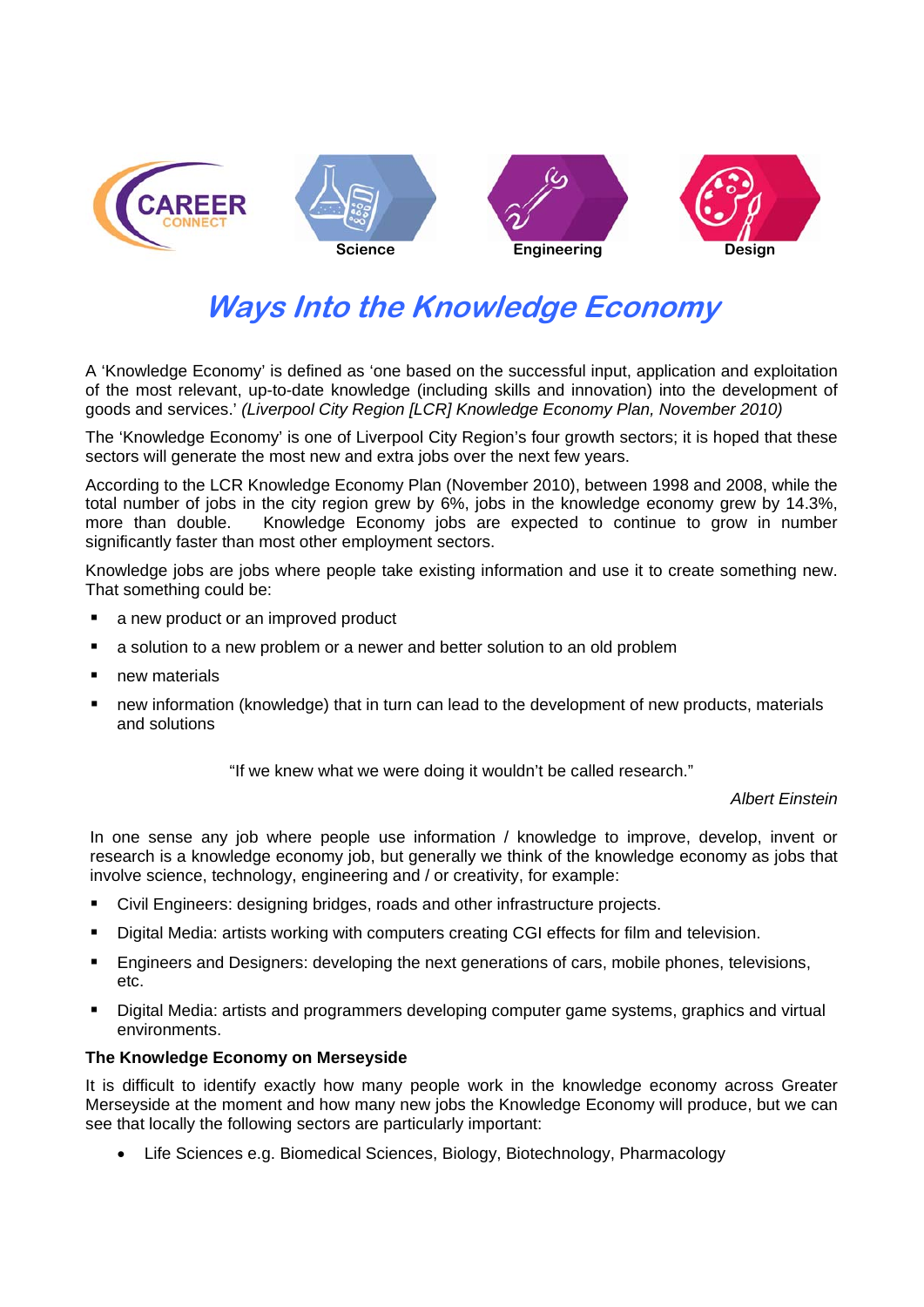- Creative and Digital Industries
- Advanced Manufacturing (see later)
- Financial and Professional Services

The Public Sector (though currently experiencing job losses due to the cut backs in public spending)

In addition, there are long established 'knowledge sector' industries in Greater Merseyside. These are still developing new products:

- Chemical Engineering
- Pharmaceuticals
- Food Processing
- Car Manufacturing

## **How many people are employed in these sectors?**

Biological Sciences, biotechnology and pharmaceuticals employ around 14,000 people.

Some computer games companies employ as many as two hundred people, but the average size of a Digital media business in Liverpool City Region is ten people.

Liverpool has three universities, with 53,000 students and there are two more universities in the Liverpool city region (Chester and Edge Hill) which have between them a further 30,000 students.

## **What jobs will the Knowledge Economy create?**

Although it is impossible to say exactly what jobs will be created in the Knowledge Economy because it is about innovation, about doing new things there are educated hopes that 60,000 new jobs can be created across the knowledge economy sectors. So if you are interested in science, technology, engineering or you feel you are creative and want to use that creativity in a practical way then the knowledge economy could offer you a way to employ your talents, do interesting things and get paid for doing it.

If you are interested in any of the areas for which Liverpool has Knowledge Economy strength (see above) then Liverpool could be the place for you to build your career. If you are interested in other Knowledge Economy sectors there are other places with growing knowledge economies, as near as Manchester; or as far away as Australia.

# **Job Profiles**

**Microbiologists:** study micro-organisms such as bacteria, viruses, fungi and algae, by performing experiments in laboratories.

Clinical microbiologists working in a healthcare setting aim to identify diseases and protect the community from the spread of infection. Clinical microbiologists also work in research and development for the pharmaceutical and food industries, in agriculture, the environment or in education.

The work involves:

- monitoring, identifying and helping to control infectious diseases
- using molecular biology techniques to develop and test new medicines and treatments for disease
- investigating the potential of micro-organisms to produce antibodies, vaccines, hormones and other products
- developing enzymes for use in food production, crop protection and soil fertility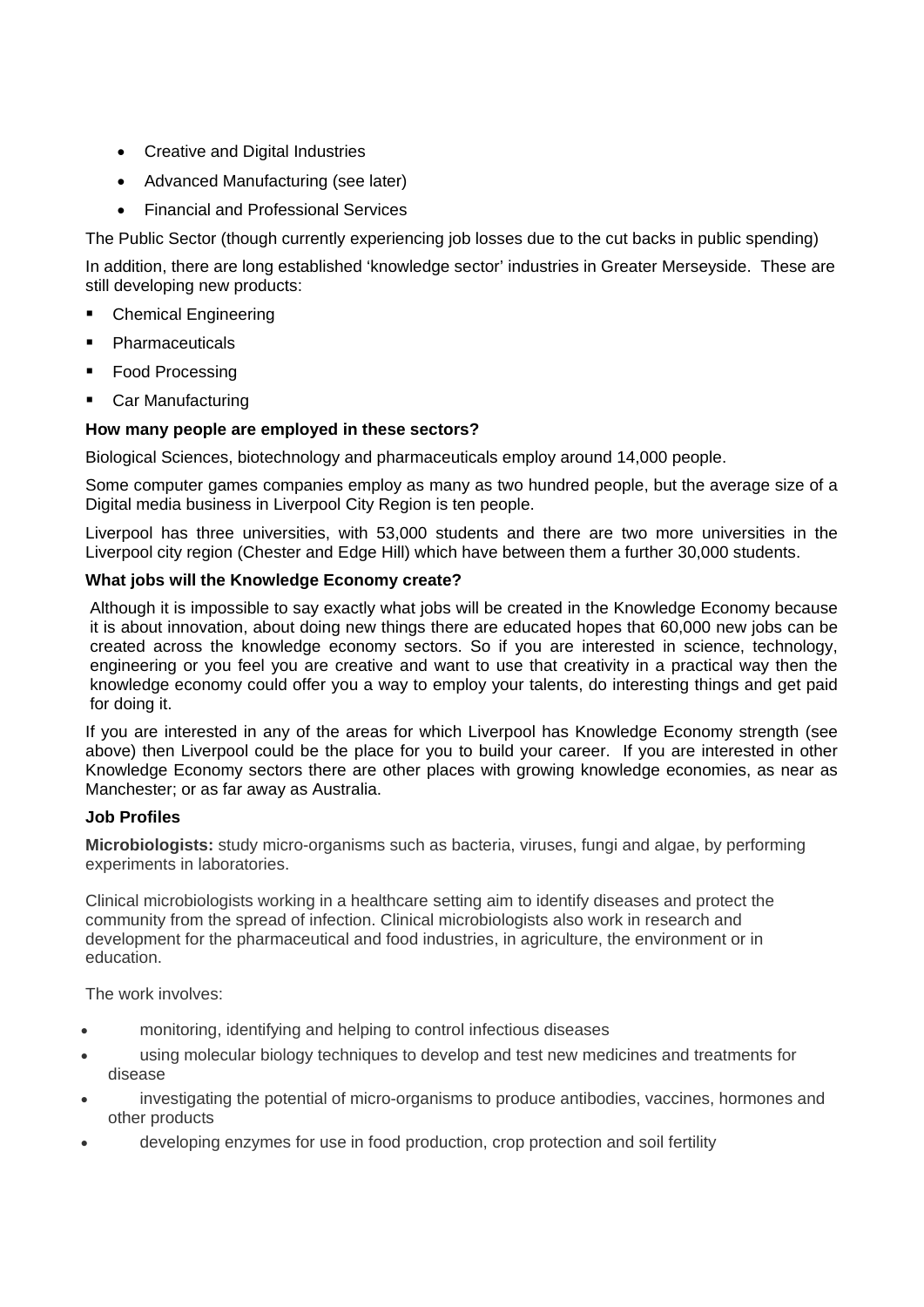- monitoring the quality and safety of manufactured food products
- using micro-organisms to control pollution and break down toxic substances
- creating ways to dispose of waste safely.

The duties often include presenting the findings of research, supervising the work of support staff and carrying out administrative work. Clinical microbiologists working as a researcher and lecturer in a university or teaching hospital would also be involved in tutoring, mentoring and supervising students.

**Actuaries:** use mathematics, statistics and economics to judge probability and risk, in order to solve business problems and help companies and governments assess the long-term financial future.

Actuaries work in any of the following settings:

- life assurance or pensions (designing policies and calculating premiums so that companies can cover payouts and still make a profit)
- consultancy (advising clients on major financial risks such as investment funds or company takeovers)
- the Government Actuary's Department (advising government departments on the costs of social security benefits, state pensions and healthcare).

Typical tasks include:

- analysing past events, for example accident rates or medical data
- assessing the risks involved
- forecasting the future financial outcomes of various situations
- using computers to build mathematical and statistical models
- explaining the findings to managers, ministers or business clients
- keeping up to date with the financial and business worlds.

Actuaries work closely with other professionals such as insurance underwriters, investment managers and accountants.

**Visual merchandiser:** may also be known as display designer or window dresser, and they create eye-catching product displays in shops and stores.

Visual merchandisers are responsible for presenting products in a way that attracts customers and maximizes sales. This could mean anything from decorating a store in a seasonal theme – such as Christmas or spring sales – to making sure your store's displays fit the company's brand image.

The day-to-day tasks include:

- designing ideas for displays, or following a company design plan
- creating special displays to promote a specific product or promotion
- drawing designs and plans by hand or computer
- deciding how to use space and lighting creatively
- creating branded visual merchandising packs to send to each branch of a store
- giving feedback to head office and buying teams
- setting up displays, dressing dummies, and arranging screens, fabric and posters
- hiring, borrowing or making props
- making sure that prices and other necessary details are visible
- coaching sales staff on how goods should be displayed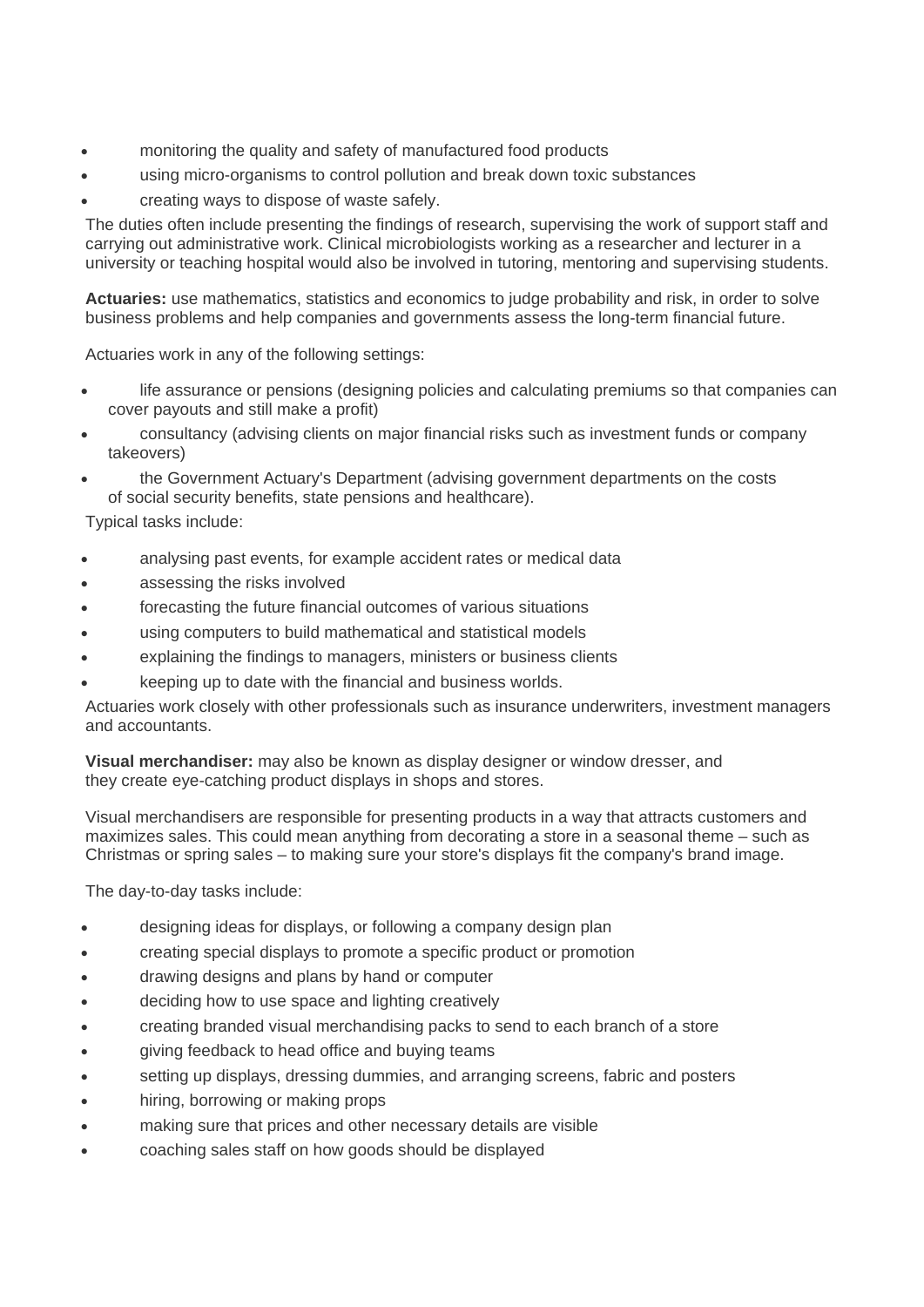#### taking down old displays.

In a large retail company visual designers work as part of a display team and follow design plans that were created at head office by a visual merchandising manager or senior display designer.

**Computer numerically controlled (CNC) machinist:** machinery is used in manufacturing and engineering. A CNC machinist, cuts, drills, shapes and finishes products and components (including parts for the machine tools themselves).

CNC machinists work mainly with metals but could also deal with wood, composite materials and plastics. Most of the parts made are for use in the automotive, power, aerospace and manufacturing industries.

The typical duties include:

- programming the machine tool with data taken from technical drawings
- planning the most efficient order of machine operations for each job
- choosing the right tools for each stage
- setting the cutting speeds and tolerance levels
- carrying out the operations
- checking that work meets quality and technical standards
- routine maintenance.

CNC machines can produce large quantities of components to exactly the same standard, but sometimes CNC machinists may have to work with hand-operated machine tools if only small quantities are needed. In these cases, they might use:

- lathes and millers
- cutters and grinders

## **Local Knowledge Economy Centres**

- Daresbury Science and Innovation Campus (Halton)
- Liverpool Innovation Park (close to Liverpool University)
- Bio Innovation Centre and Biomedical Campus
- (Royal Liverpool University Hospital and Liverpool School of Tropical Science)
- Media City (Salford)

#### **Advanced Manufacturing**

In many manufacturing sectors the UK cannot compete on cost with many other countries, but there are high technology sectors for which the UK, and Merseyside / Liverpool City Region is or can be a world centre:

- Composites: e.g. fibreglass, carbon fibre reinforced plastics, imitation granite, cultured marble
- Nanotechnology: materials on a scale of 1 to 100 nanometres (nanometre =  $10^{-9}$ m; a human hair is typically 80,000 nanometres in width) in at least one dimension, e.g. carbon filaments, hyper diamond rods, grapheme film.
- Additive layer manufacturing: e.g. corrosion limiting protective coatings and water / dirt repelling coatings for glass, ceramics, etc.
- Silicon electronics: Data storage